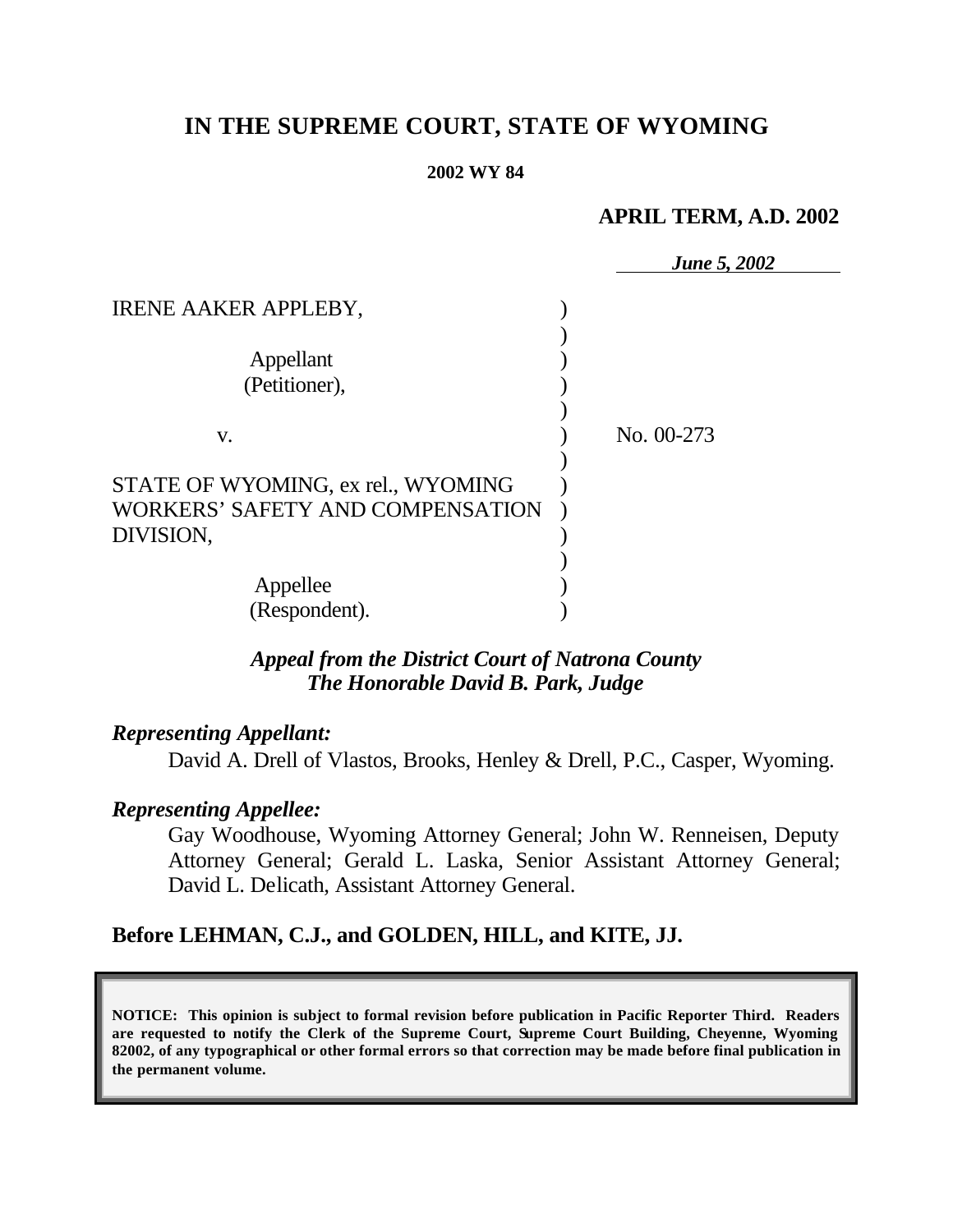### **GOLDEN**, Justice.

[¶1] Appellant Irene Aaker Appleby (Appleby) challenges a decision by the Appellee Department of Employment Workers' Safety and Compensation Division's (Division) Internal Hearing Unit (IHU) that she did not file a timely request for hearing from the Division's final determination denying benefits. Before the IHU, Appleby contended that the Division was equitably estopped from denying her a contested case hearing for failure to timely file, and the hearing examiner for the IHU initially agreed with that contention and recommended a contested case hearing. The Division objected to that recommendation, and the matter was referred to the Interim Director of the Department of Employment (Director) who concluded that equitable estoppel did not apply, and denied Appleby a contested case hearing.

[¶2] We reverse and remand for a contested case hearing before the appropriate hearing authority, either the Office of Administrative Hearings or the Medical Commission, in accordance with Wyo. Stat. Ann.  $\S 27-14-601(k)(v)$ .

#### **ISSUES**

[¶3] Appleby presents these issues for our review:

1. Whether the Final Agency Order issued by the Interim Director of the Department of Employment, State of Wyoming rejecting the Hearing Officer's Report and Recommended Findings of Fact, Conclusions of Law, and Order dated December 14, 1999 was arbitrary, capricious, and an abuse of discretion, or otherwise not in accordance with law.

2. Whether the July 19, 2000 Order Affirming Agency Decision of the Seventh Judicial District was arbitrary, capricious, and an abuse of discretion and otherwise not in accordance with law.

The Division rephrases the issues:

I. Does equitable estoppel excuse Appellant's failure to file a timely objection to the Division's final Determination?

II. Did Appellant establish all the elements of her claim for equitable estoppel?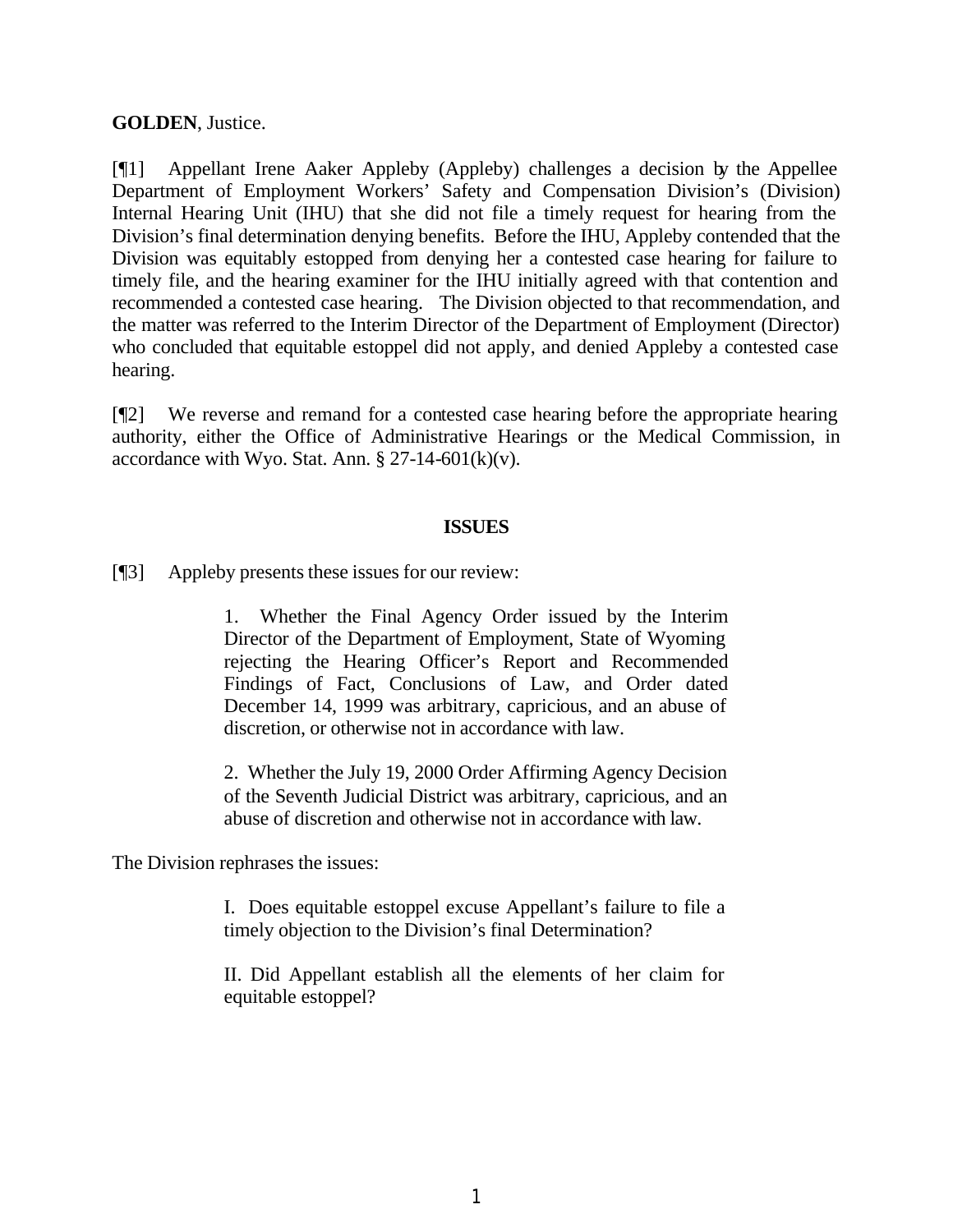### **FACTS**

[¶4] Appleby has been a checker for Safeway for twenty-five years. While performing those duties, Appleby began to experience aching wrists and arms and sought medical attention. She was treated conservatively and continued to work. In April of 1999, her doctors informed her that she would need surgery and would miss twelve to fourteen weeks of work. Her medical insurer informed her that worker's compensation benefits were available, and Appleby filed an injury report. In the small box on the report form that asked for date of injury, Appleby wrote October 26, 1998. In the small box asking time of injury and time of shift, Appleby wrote "n/a."

[¶5] On April 20, 1999, the Division issued its final determination letter informing her it had denied benefits for these reasons:

> Your claim for benefits was not filed within the statute of limitations pursuant to Wyoming Statute 27-14-503(a).

> The burden of proof in contested cases involving injuries which occur over a substantial period of time is on the employee to prove by competent medical authority that his/her claim arose out of and in the course of his/her employment and to prove by a preponderance of evidence that:

> a. There is a direct causal connection between the condition or circumstances under which the work is performed and the injury.

> b. The injury can be seen to have followed as a natural incident of the work as a result of the employment.

> c. The injury can fairly be traced to the employment as a proximate cause.

> d. The injury does not come from a hazard to which employees would have been equally exposed outside of the employment.

> e. The injury is incidental to the character of the business and not independent of the relation of employer and employee. (Wyoming Statute 27-14-603(a)).

> Definition of injury does not include: Any injury resulting primarily from the natural aging process or from the normal activities of day-to-day living, as established by medical evidence supported by objective findings. (Wyoming Statute  $27-14-102(a)(xi)(G)$ .

> The burden is on the claimant to prove each essential element of his or her claim by a preponderance of the evidence.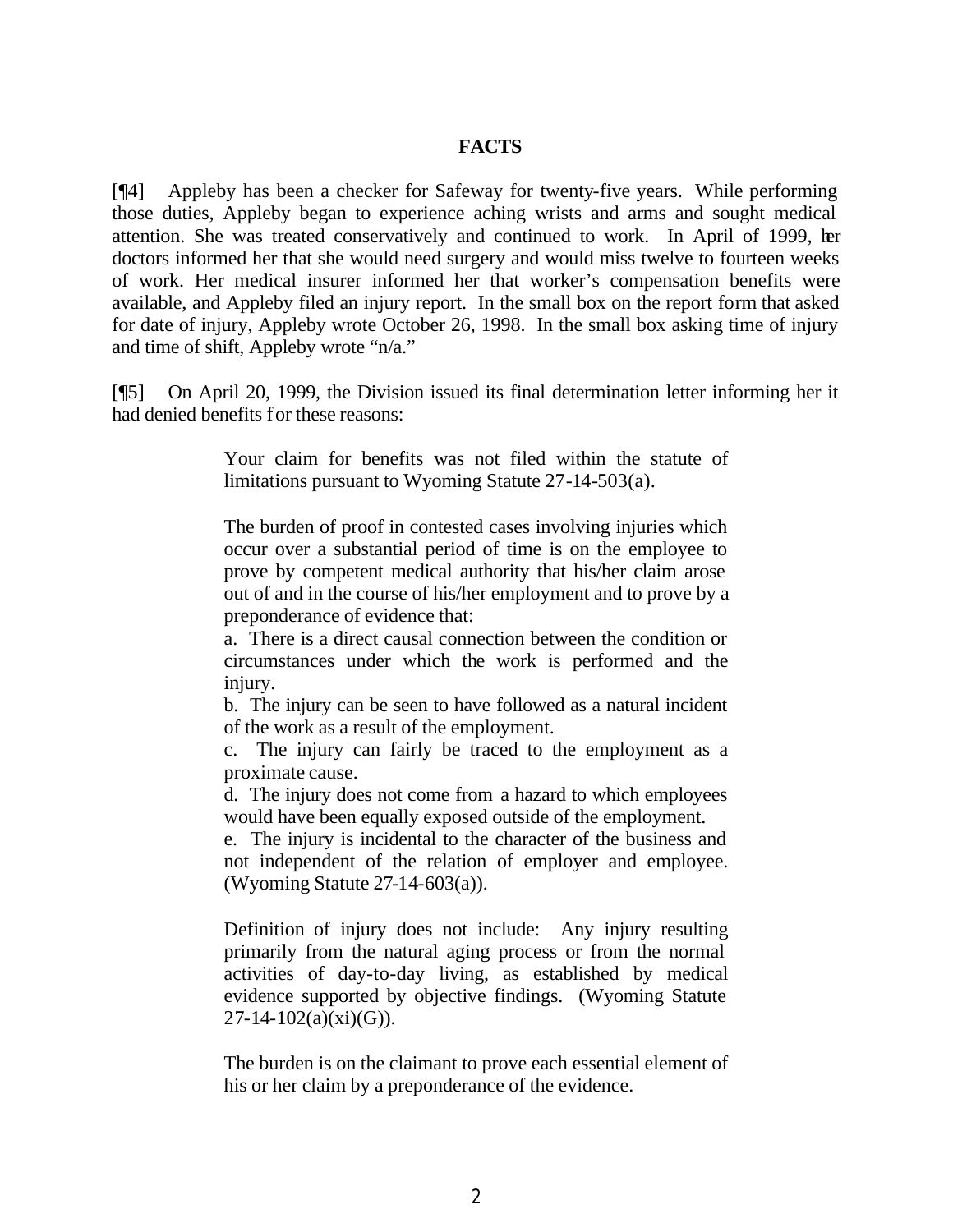Either the injured worker or the employer may object to this determination and request a hearing. Affected parties have a right to a hearing before a hearing examiner as provided by the Wyoming Workers' Compensation Act and to legal representation. We must receive a written request, stating your reason(s) for objecting on or before **5-14-99.** If a timely written request for hearing is not filed with this division, the final determination by the Division pursuant to W.S. 27-14-601(k) shall not be subject to further administrative or judicial review.

If there are any questions, please contact me at (307)777-5677.

The letter was signed by the claims analyst. Appleby had not filed a claim before, and, before the May 14, 1999, deadline passed, Appleby's husband called the claims analyst and asked why benefits had been denied. According to Mr. Appleby, the claims analyst explained that October 26, 1998, was a significant date, and while the final determination could be appealed, it would be useless because the October 26, 1998, date meant that it was filed too late to be approved. The claims analyst testified that he did recall speaking with Mr. Appleby on one occasion, but did not specifically recall this conversation. He guessed that he would have explained the need for an appeal. During examination at the hearing, the claims analyst admitted that he handles several hundred cases at any given time and spends a great deal of time on the phone answering questions similar to those posed here. He stated that he would have explained to Appleby that the Division's rationale for denying benefits here was essentially that her injury report was untimely, and her injury was a pre-existing condition.

[¶6] On September 8, 1999, the Division received Appleby's written request for a hearing. The Division sent her notice that she was no longer entitled to a hearing because her response was late; however, she could object to the finding that her response was late and request a hearing only on that particular determination. Appleby did request a hearing, and the matter was set before the IHU.

[¶7] The IHU's hearing examiner heard evidence from both Appleby and the claims analyst concerning statements made during the telephone conversation. Appleby testified that the claims analyst informed her agent that it would be fruitless to request a hearing because her injury report was untimely. Based on this conversation, Appleby did not request a hearing by the deadline. After the deadline had passed, Appleby consulted an attorney who requested a hearing on the final determination's denial of benefits. The hearing examiner concluded that the claims analyst's misleading statement regarding the futility of Appleby's objection to the final determination, although unintentional, was sufficient to constitute estoppel and prevent the Division from invoking untimeliness as the basis for denying a hearing. The hearing examiner cited *Bauer v. Workers' Compensation Div.,* 695 P.2d 1048, 1053 (Wyo. 1985), as authority for this conclusion.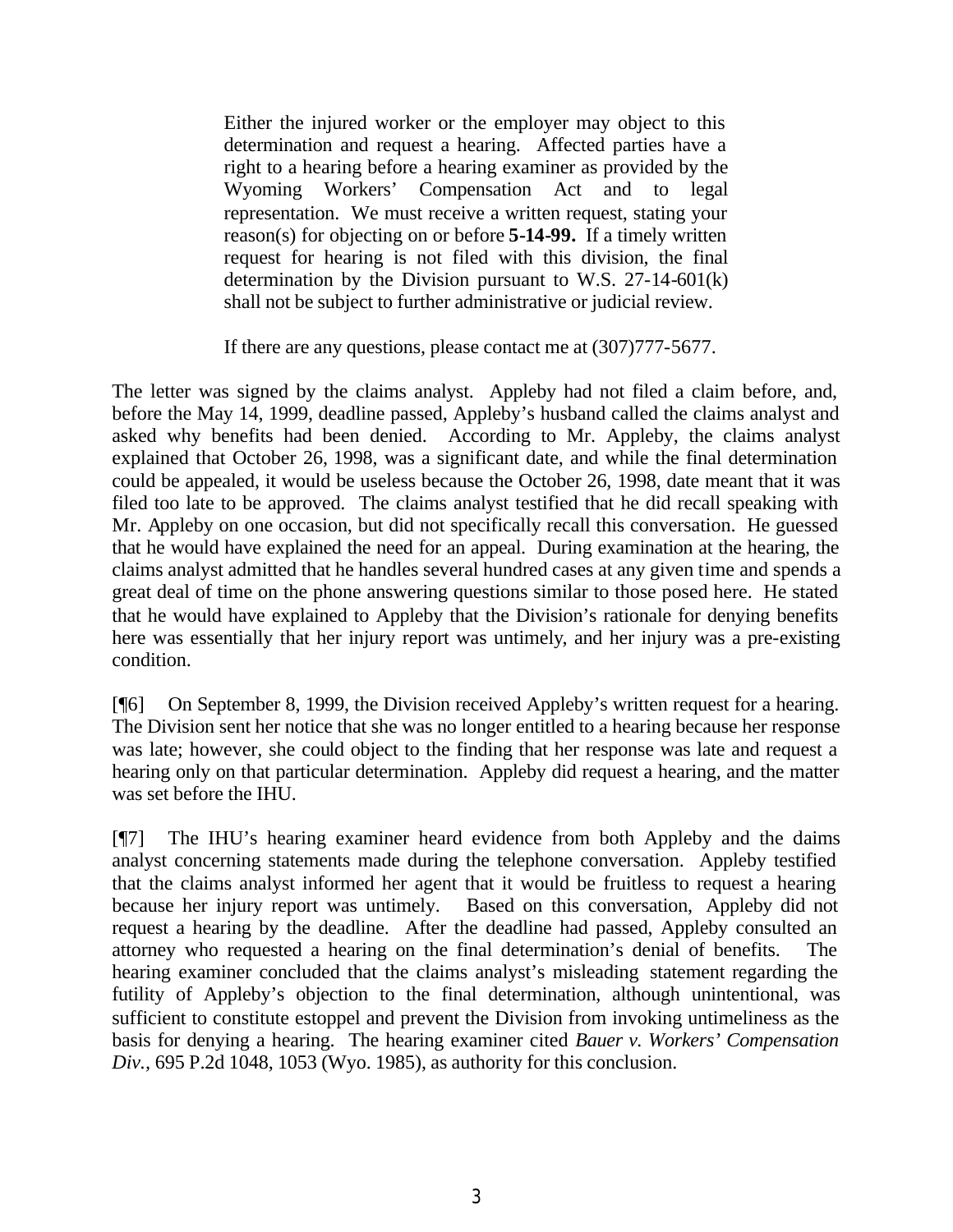[¶8] The Director reversed and issued a final order that made credibility determinations and concluded that equitable estoppel principles did not apply to the particular facts of the case. The Director ruled that Appleby's request for a contested case hearing on the final determination must be denied as untimely. On review by the district court, that court determined that by statutory amendment an equitable estoppel defense was no longer available to a claimant, and the district court affirmed the Director's final order. This appeal followed.

### **DISCUSSION**

### *Standard of Review*

[¶9] When reviewing an administrative order, we are not compelled to accept any of the conclusions reached by the district court, and will review the case as if it had come directly to this Court from the agency. *Howton v. State ex rel. Wyo. Worker' Comp. Div.*, 899 P.2d 869, 870 (Wyo. 1995). Although W.R.A.P. 12.09 generally confines review to the issues set forth in the petition and raised before the agency, jurisdictional issues may be considered at any time. *Wyo. Workers' Comp. Div. v. Summers,* 987 P.2d 153, 156 (Wyo. 1999).

> The interpretation and correct application of the provisions of the Wyoming Workers' Compensation Act is a question of law over which our review authority is plenary. Conclusions of law made by an administrative agency are affirmed only if they are in accord with the law. We do not afford any deference to the agency's determination, and we will correct any error made by the agency in either interpreting or applying the law.

*Wright v. State ex rel. Wyoming Worker' Safety and Compensation Div.*, 952 P.2d 209, 211 (Wyo. 1998) (citations omitted).

[¶10] Our well-established rules of statutory interpretation were recently summarized to be:

We decide initially whether the statute is clear or ambiguous. This Court makes that determination as a matter of law. If we determine that a statute is clear and unambiguous, we give effect to the plain language of the statute. In effectuating the plain language of the statute, we begin by making an inquiry respecting the ordinary and obvious meaning of the words employed according to their arrangement and connection. We construe the statute as a whole, giving effect to every word, clause, and sentence, and we construe together all parts of the statute *in pari materia*. If, on the other hand, we determine that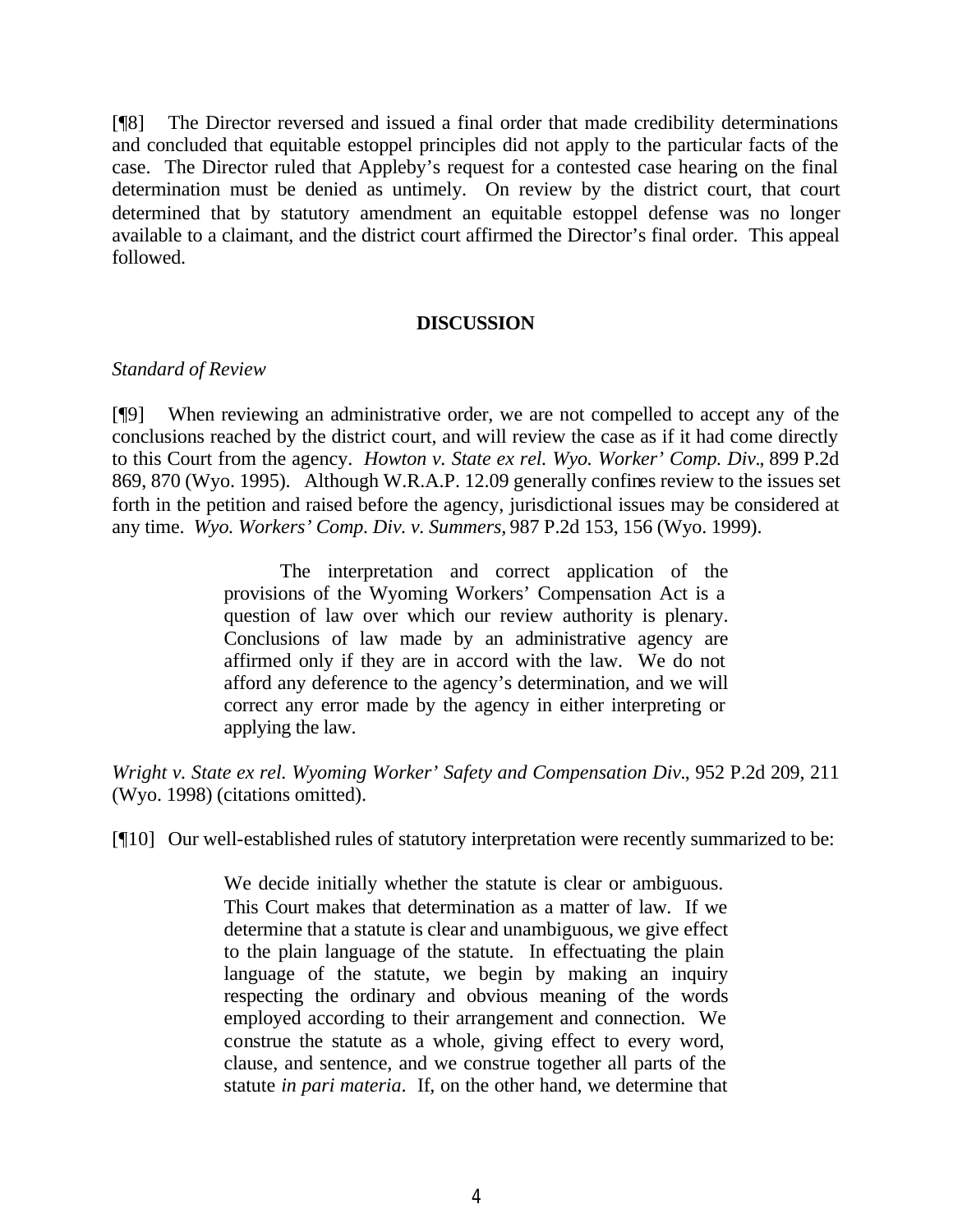the statute is ambiguous, we resort to general principles of statutory construction to determine the legislature's intent.

*Wyo. Dept. of Transportation v. Haglund*, 982 P.2d 699, 701 (Wyo. 1999) (citations and quotations omitted).

*Wyo. Stat. Ann. § 27-14-601(k)*

[¶11] Any interested party may request a hearing before a hearing examiner on the final determination of the Division by filing a written request for hearing with the Division within fifteen days after the date the notice of the final determination was mailed by the Division. Wyo. Stat. Ann. § 27-14-601(k)(iv) (LexisNexis 2001). If timely written request for hearing is not filed, the final determination is not subject to further administrative or judicial review. Wyo. Stat. Ann. § 27-14-601(k)(vi) (LexisNexis 2001). That does not mean, however, that the Division's determination on the timeliness of a request for hearing is not reviewable. *Scheneman v. Div. of Workers' Safety and Comp.,* 956 P.2d 344, 351 (Wyo. 1998). Indeed, *Scheneman* went on to review such a timeliness decision.

[ $[$ [12] The term "final determination" has a specialized meaning under subsection 601(k), which states:

> (k) Determinations by the division pursuant to this section and W.S. 27-14-605 shall be in accordance with the following:

(i) The initial review of entitlement to benefits pursuant to subsections (a) and (e) of this section shall be made by the division within fifteen (15) days after the date the injury report or claim is filed. Following initial review, the division shall issue a final determination or if a final determination cannot be made based upon available information at that time, the division may issue a request for additional information as necessary;

(ii) Following issuance of a request for additional information under paragraph  $(k)(i)$  of this section, the division shall investigate the matter and issue its final determination within forty-five (45) days after issuing the request;

(iii) Notice of a final determination issued by the division under this subsection shall include a statement of reasons and notice of the right to a hearing;

(iv) Any interested party may request a hearing before a hearing examiner on the final determination of the division by filing a written request for hearing with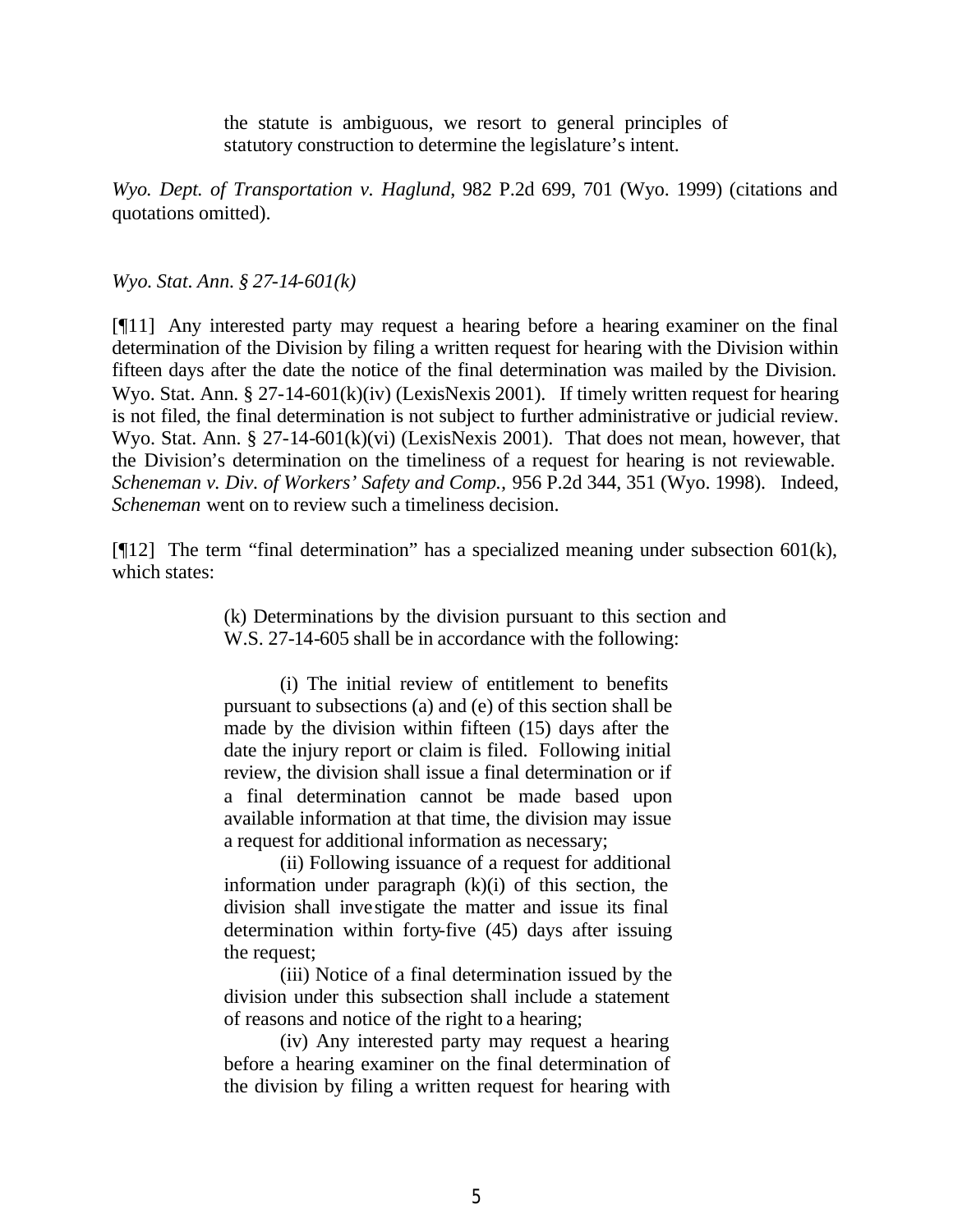the division within fifteen (15) days after the date the notice of the final determination was mailed by the division. If the division has not rendered a final determination within sixty (60) days following the date the claim was filed, any interested party may request a hearing before a hearing examiner in the manner prescribed by this paragraph. If the written request for hearing is sent to the division by certified or registered mail, postage prepaid, return receipt requested, proof of such mailing within the time provided by this subsection with a receipt signed by an agent of the state of Wyoming shall be presumed to be timely filing of the request with the division;

(v) Upon receipt of a request for hearing, the division shall immediately provide notice of the request to the appropriate hearing authority as determined pursuant to W.S. 27-14-616[.]

Wyo. Stat. Ann. § 27-14-601(k) (LexisNexis 2001).

[¶13] Following the Division's initial review of entitlement to benefits, this section directs that the Division must issue a "final determination" that includes a statement of reasons and notice of the right to hearing. Thus, we see that the term "final determination" is not used generally, but, under this statutory section, refers specifically to the written letter stating the Division's decision about a claimant's entitlement to benefits, its statement of reasons, and its notice of hearing. Because "final determination" is a term for the Division's written letter responding to a claim, its use in subsection  $601(k)(vi)$  does not preclude review of the Division's decision that a request is timely. Should that review affirm the untimeliness decision, however, the "final determination," meaning the written letter stating the reasons why the claimant is not entitled to benefits and a notice of hearing, is not subject to further review.

### *IHU Jurisdiction*

[¶14] The novel question in *Scheneman* was whether the Division had authority to establish the IHU to determine the correctness of the Division's decision that claimant's request for a hearing is untimely. *Scheneman,* 956 P.2d at 351. The IHU is a creature of Division rules, specifically, Chapter 1, Sections 4, 5, and 6. *Id.* at 350; Dep't of Employment, Wyoming Workers' Safety and Compensation Div., Rules and Regulations (Oct. 1999). In *Scheneman,* a final determination was issued to Scheneman denying benefits for a coronary condition because he had failed to provide proper documentation of his condition. *Id.* at 346-47. The final determination provided a date by which Scheneman had to object and request a hearing. Several days after that deadline had passed, Scheneman's request for hearing was received by the Division, and the Division issued a notice of late response. From his objection to that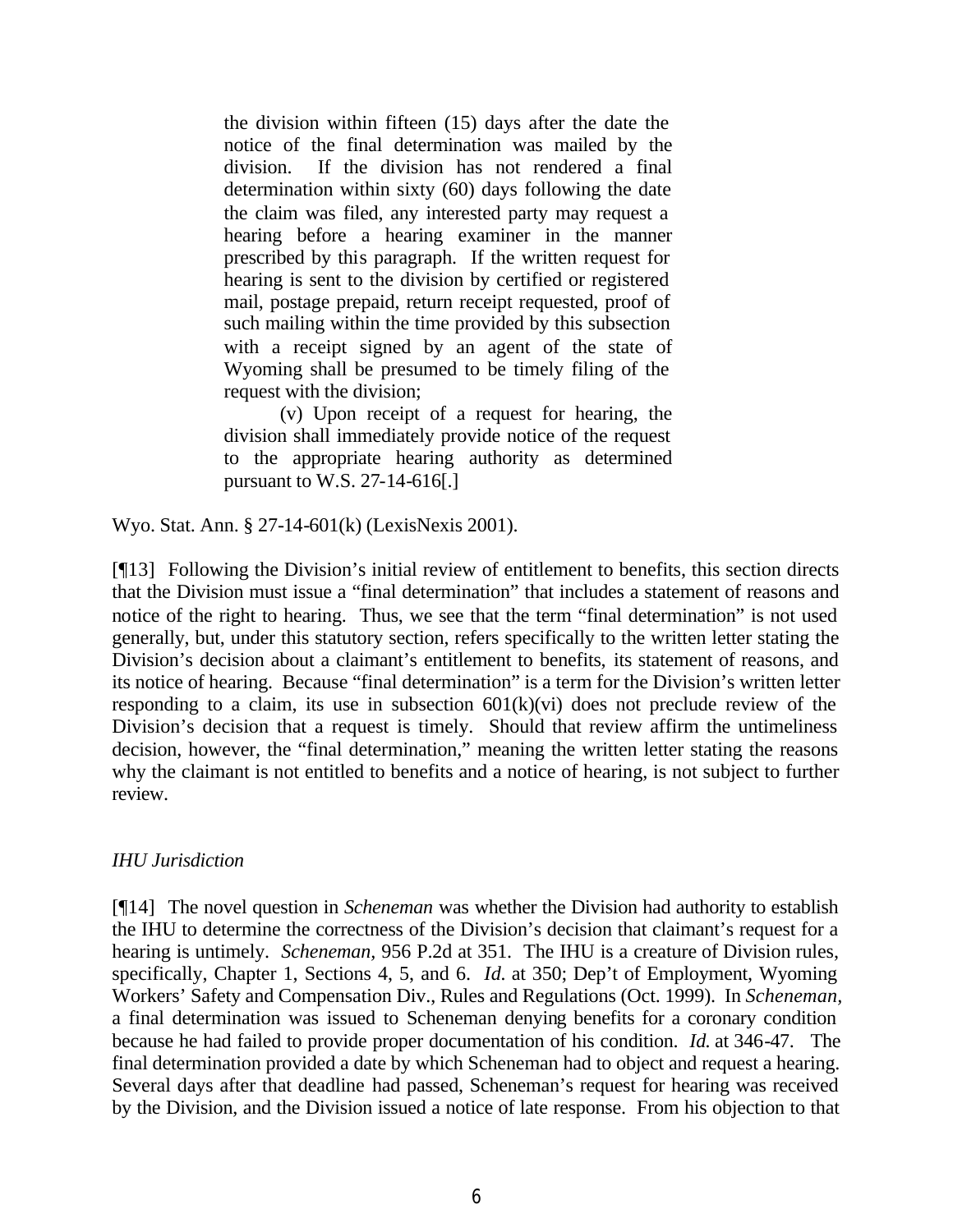notice of late response, the Division granted Scheneman a hearing before its IHU. *Id.* at 347. The IHU hearing officer made recommended findings of facts and conclusions of law that determined the Division had properly advised Scheneman of all deadlines and had properly computed those deadlines. Based on these conclusions, Scheneman's request for hearing was ruled untimely, and the final determination was not subject to further administrative or judicial review. *Id.* at 347-48.

[¶15] On appeal, we determined that, where the statute prohibited review of a final determination before either the OAH or the Medical Commission when the request for hearing was untimely, the Division did have statutory authority to promulgate rules and regulations creating the IHU to review processing decisions that a request for hearing was untimely. *Id.* at 349-50. In *Scheneman,* the IHU's jurisdiction over the procedural aspect of processing a claim was distinguished from a claimant's substantive right to a contested case hearing before the OAH or the Medical Commission that is fixed at the time of injury. *Id.* at 351. Although the statute terminated Scheneman's substantive right to a contested case hearing on the denial of benefits, we held that IHU's jurisdiction over the preliminary processing issue did not adversely affect his rights. *Id.* at 351. This Court then went on to review whether substantial evidence supported the IHU's decision that Scheneman's request for hearing was untimely. *Id.* Thus, *Scheneman* is clear, the IHU has jurisdiction over the procedural matter of whether a request for hearing was untimely.

[¶16] *Scheneman* addressed the issue of what process is due when a claimant contends that the Division has wrongly determined that a request for hearing was untimely. The Workers' Compensation Act (Act) and the Wyoming Administrative Procedure Act (WAPA) require that no determination or award be final without notice, an opportunity for hearing and judicial review. Wyo. Stat. Ann. § 27-14-606 (LexisNexis 2001); Wyo. Stat. Ann. § 16-3- 114 (LexisNexis 2001); Wyo. Stat. Ann. § 16-3-101(b)(ii) (LexisNexis 2001). Our jurisprudence requires that

> [b]oth general due process considerations of fairness and specific statutory restrictions directly limit the manner in which an agency may exercise its designated responsibilities. Additional restrictions are imposed by the often stated principle that an agency enjoys only those powers which the legislature has expressly conferred and the corollary rule of construction that statutes under which an agency purports to exercise a doubtful power must be strictly construed against the exercise of that power.

Jackson v. State ex rel. Wyoming Workers' Compensation Div., 786 P.2d 874, 878 (Wyo. 1990) (citations omitted).

[¶17] *Scheneman* recognized the IHU jurisdiction over the specific facts in that case. It made no determination that the IHU had jurisdiction beyond determining whether the Division had properly advised of and computed deadlines before rejecting as untimely a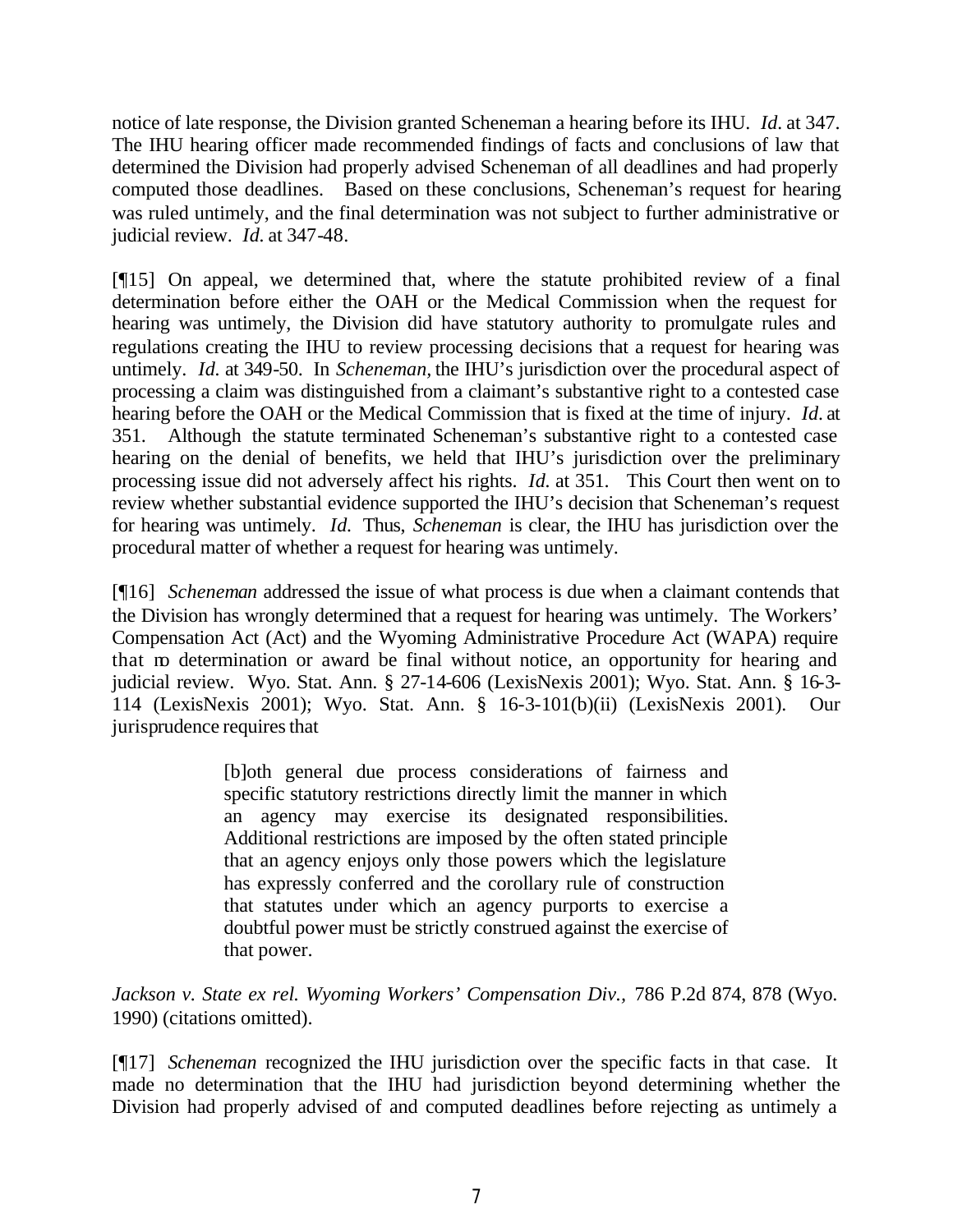request for a contested case hearing on a final determination denying benefits. The issue before us is, therefore, whether, considering all statutory and due process requirements, the IHU has subject matter jurisdiction over the issue of equitable estoppel.

[¶18] Subject matter jurisdiction is an issue that this Court may raise upon its own motion. *Summers,* 987 P.2d at 156. In this case, Appleby conceded that her request for hearing was untimely, but contended that the Division was equitably estopped from denying her a contested case hearing on the final determination. Equitable estoppel is a tort doctrine that requires proof of misrepresentation. *B&W Glass v. Weather Shield Mfg.,* 829 P.2d 809, 813 (Wyo. 1992). Generally, the doctrine is considered a rule of substantive law. *Blais v. Allied Exterminating Co.,* 482 S.E.2d 659, 662 (W.Va. 1996) (collecting cases). This Court has repeatedly applied equitable estoppel in the workers' compensation benefits context, and subject matter jurisdiction does exist for its determination by a contested case hearing. *Bauer,* 695 P.2d at 1050-53*; Wyo. Workers' Comp. Div. v. Barker,* 978 P.2d 1156, 1060-61 (Wyo. 1999); *Wyo. Worker's Comp. v. Rivera,* 796 P.2d 447, 450-51 (Wyo. 1990). *Scheneman* recognized the IHU's jurisdiction to insure claims processing; however, that recognition does not extend to determining issues involving rules of substantive law such as equitable estoppel, which the Act requires to be heard by contested case proceeding. *See*  Wyo. Stat. Ann. § 16-3-101(b)(ii) (LexisNexis 2001) (defining "contested case" as a proceeding in which legal rights are required by law to be determined by an agency after an opportunity for hearing). The IHU does not have subject matter jurisdiction to determine rights under the substantive legal doctrine of equitable estoppel.

## *Equitable Estoppel*

[¶19] Having decided that IHU jurisdiction does not extend to equitable estoppel, the developed record on this issue does permit us to examine whether, as a matter of law, those legal principles would apply to the facts in this case. We have recognized that estoppel is available against a governmental agency for the unintentional, misleading statement of its representative. *Barker*, 978 P.2d at 1159-61; *Bauer*, 695 P.2d at 1050-53. Equitable estoppel may be invoked to prevent strict application of both the workers' compensation statute of limitations and its accident report requirement. *Id.* at 1053*.* If a valid claim is lost because of some action by the employer or the insurance provider (here the state of Wyoming) reasonably relied upon by the employee to her detriment, relief should be granted. *Id.* at 1052.

[¶20] *Bauer* and *Barker* both applied equitable estoppel after the employer provided erroneous information that coverage was not available. In another case, equitable estoppel applied because the Division erroneously informed a court clerk calling on behalf of a claimant's wife that coverage was not available. *Rivera,* 796 P.2d at 450. In this case, Appleby had written notice that a hearing was available to her upon written request stating her reasons for objecting to the denial of benefits. The question thus arises whether, as a matter of law, a claimant's reliance upon verbal representations rather than the written notice can ever be reasonable.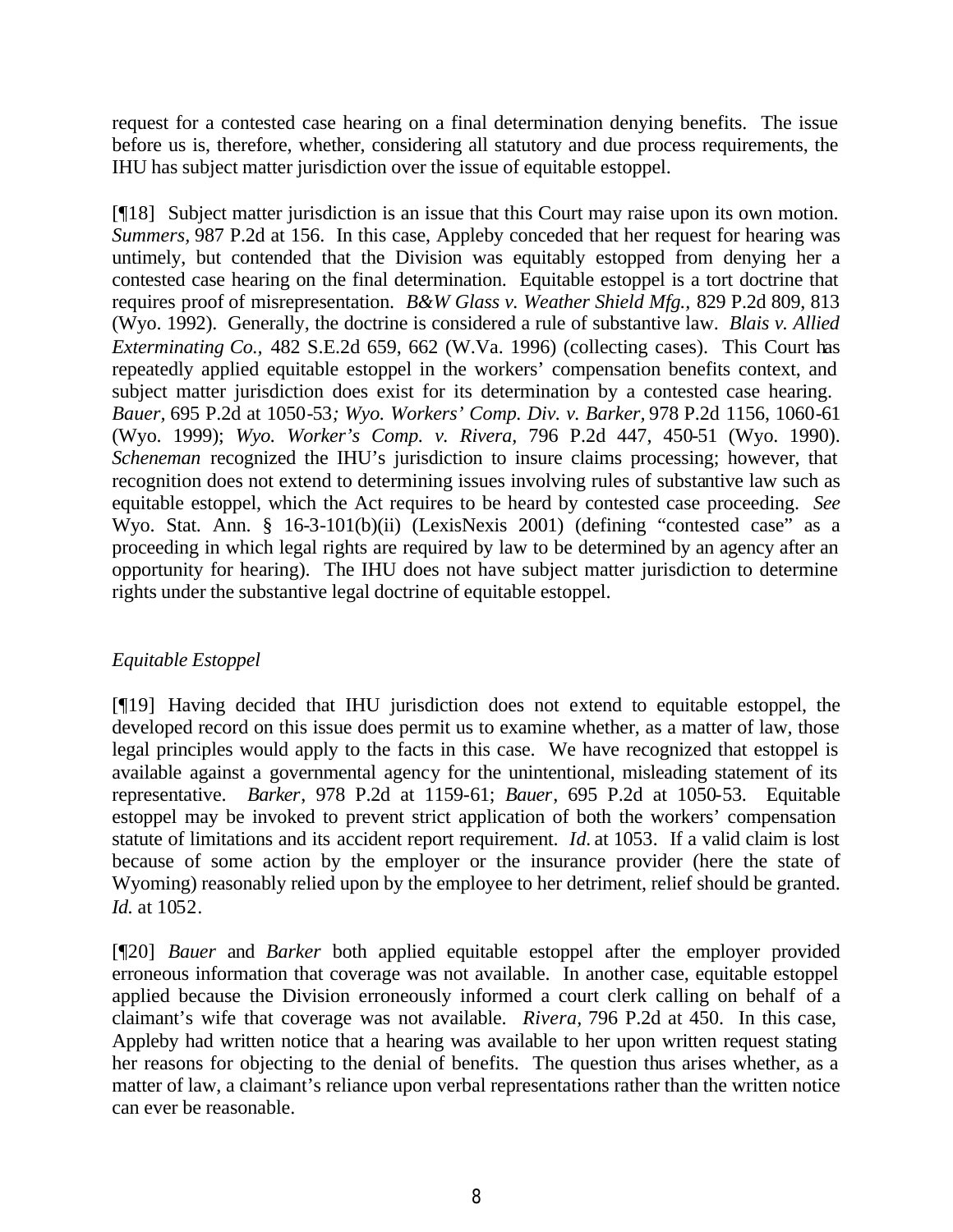[¶21] In this case, we find Appleby's reliance reasonable because the final determination erroneously applied two statutes and because its provided reasons, stated in the most technical fashion, encouraged the claimant to seek a telephone explanation. Wyo. Stat. Ann. § 27-14-601(j) (LexisNexis 2001) states (emphasis added):

> *Notice to any employee* or his dependents under this section of a final determination by the division *denying the compensability of an initial injury,* a claim for medical or hospital care for which the employee or his dependents may be liable for payment or denying any impairment, disability or death benefit, *shall include reasons for denial* and a statement of the employee's or his dependents' rights to a hearing before a hearing examiner as provided by this act and to legal representation.

[¶22] Arguably, the final determination's statutory quotations satisfy the legislature's intent and can be classified as "reasons for denial;" however, to then require that the claimant state her reasons for disagreeing with them goes beyond the strictures of subsection 601(k). The final determination's requirement that Appleby provide a reason for objecting is not authorized by statute. The relevant subsection states in pertinent part:

> (iv) Any interested party may request a hearing before a hearing examiner on the final determination of the division by filing a written request for hearing with the division within fifteen (15) days after the date the notice of the final determination was mailed by the division.

Wyo. Stat. Ann. § 27-14-601(k)(iv) (LexisNexis 2001). Plainly, this section does not require that a claimant state reasons for objecting in order to secure the hearing. Similar language is used in subsections  $601(i)$  and  $601(k)(vi)$ . The Division is without authority to require a claimant to provide a reason for objecting to the determination in a written request for hearing.

[¶23] But having done so in this case, it must have been expected that a claimant would call the listed telephone number and seek an understandable explanation. Indeed, the claims analyst testified that he spent a great amount of time responding to these types of telephone inquiries. Here, Appleby testified that she did not understand her final determination and naturally her representative called the phone number listed and was informed that the final determination was telling her that she had not filed on time and she had a pre-existing condition. At that point, it was reasonable for Appleby to believe that she did not have any reason for objecting to the denial of benefits, which would permit her to request a hearing.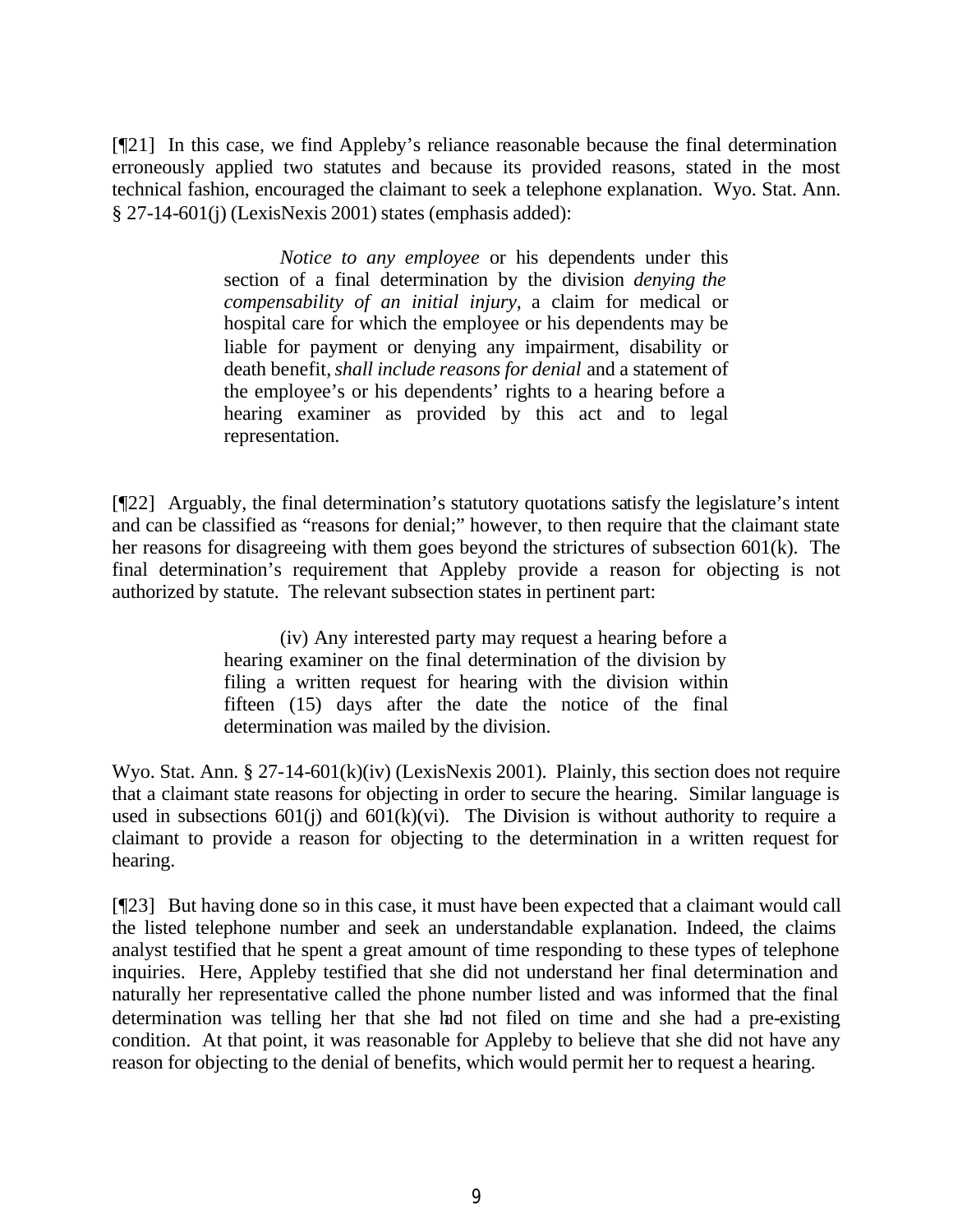[¶24] We found one other e rror in applying a statute in the final determination, and mention it because it shows that Appleby's request for hearing would not have been "futile" as she was advised by the claims analyst. The final determination stated that "[y]our claim for benefits was not filed within the statute of limitations pursuant to Wyoming Statute 27-14- 503(a). Subsection 503(a) states:

> A payment for benefits involving an injury which is the result of a single brief occurrence rather than occurring over a substantial period of time shall not be made unless in addition to the proper and timely filing of the injury reports, an application or *claim for benefits is filed within one (1) year after the date the injury occurred* or for injuries not readily apparent, within one (1) year after discovery of the injury by the employee. The injury report is not a claim for benefits.

Wyo. Stat. Ann. § 27-14-503(a) (LexisNexis 2001) (emphasis added). The final determination made this statement based on information in the injury report that Appleby completed. In that injury report, Appleby stated that her date of injury was October 26, 1998. Her claim for benefits was filed on April 12, 1999, less than a year later. We see no reasonable basis for the Division's final determination to have stated this as a reason for denial of benefits, and no reasonable basis for the claims analyst to have relied upon it either when he wrote the letter of final determination to Appleby, or when he explained the timing problem over the telephone to Appleby's representative.

[¶25] Based on this analysis, it would appear that the Division is estopped from asserting as a defense that Appleby's request for hearing is denied. The Division contends, however, that, by statutory amendment, equitable estoppel is a common law defense that is no longer applicable to workers' compensation cases. In 1994, the legislature amended Wyo. Stat. Ann. § 27-14-101 by adding subsection (b), which provides:

> (b) It is the intent of the legislature in creating the Wyoming worker's compensation division that the laws administered by it to provide a worker's benefit system be interpreted to assure the quick and efficient delivery of indemnity and medical benefits to injured and disabled workers at a reasonable cost to the employers who are subject to the Worker's Compensation Act. It is the specific intent of the legislature that benefit claims cases be decided on their merits and that the common law rule of "liberal construction" based on the supposed "remedial" basis of workers' benefits legislation shall not apply in these cases. *The worker's benefit system in Wyoming is based on a mutual renunciation of common law rights and defenses by employers and employees alike.* Accordingly, the legislature declares that the Worker's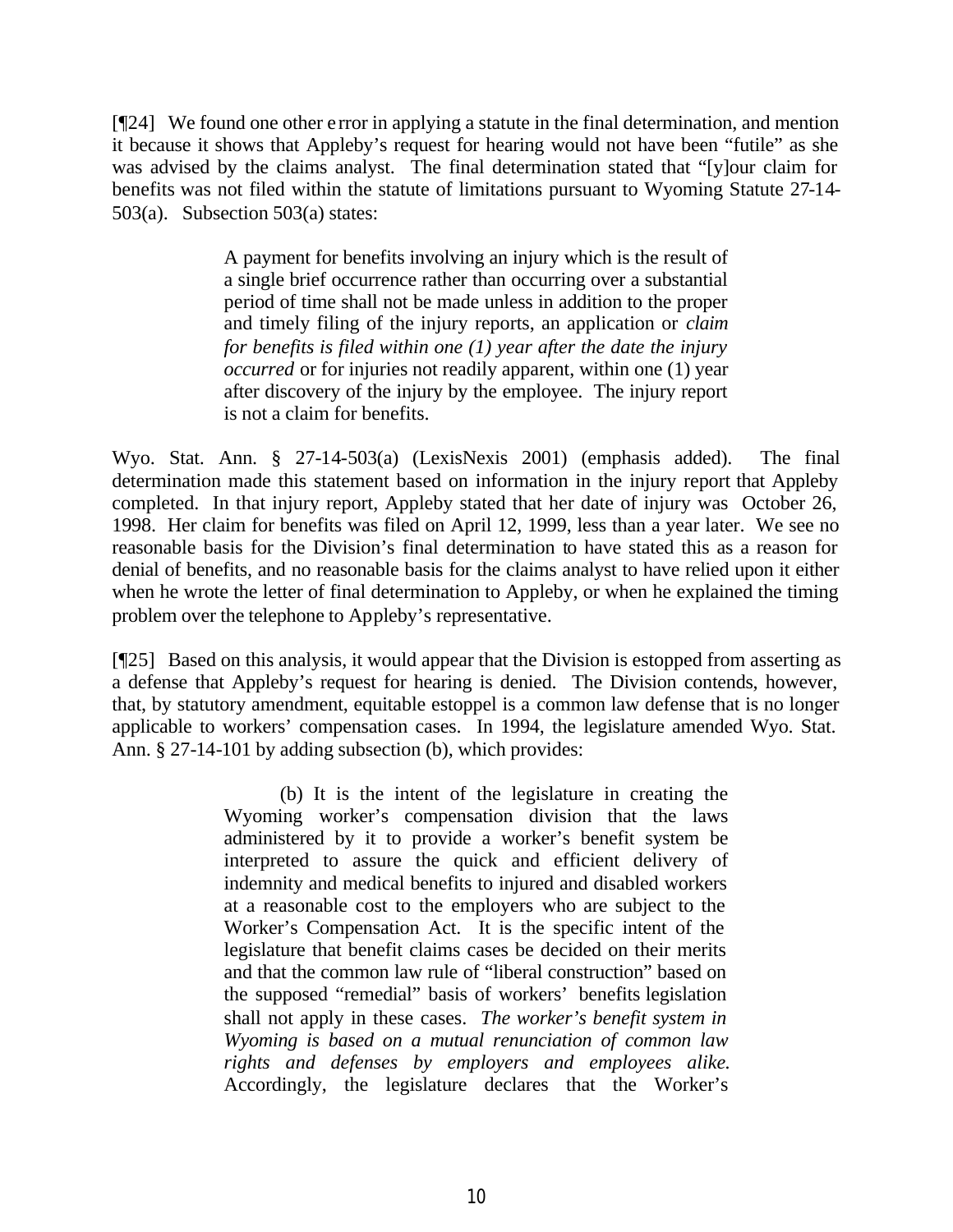Compensation Act is not remedial in any sense and is not to be given a broad liberal construction in favor of any party.

1994 Wyo. Sess. Laws, Ch. 86 § 2 (emphasis added).

[¶26] The Workers' Compensation Act (Act) must be interpreted as implementing Wyo. Const. Art. 10, § 4 which in relevant part states that "[t]he right of each employee to compensation from the fund shall be in lieu of and shall take the place of any and all rights of action against any employer contributing as required by law to the fund in favor of any person or persons by reason of the injuries or death." We have recognized that by this provision and the Act workers do not have a cause of action against employers but are assured of benefits for compensable injuries. "The traditional tort recovery, with its essential elements and historical defenses, was replaced by a state-administered industrial insurance program that required no showing of fault." *Mills v. Reynolds,* 807 P.2d 383, 389 (Wyo. 1991). *See also Anderson v. Solvay Minerals, Inc.*, 3 P.3d 236, 240 (Wyo. 2000).

[¶27] We have previously interpreted Wyo. Stat. Ann. § 27-14-101(b) and determined that the Legislature has specifically renounced any rule affording liberal construction to workers' compensation statutes, and our statutory interpretations must be reached without the assistance of any presumption in favor of coverage. *State ex rel. Wyo. Workers' Safety and Comp. Div. v. Sparks,* 973 P.2d 507, 510 (Wyo. 1999). We interpret both the constitutional provision and the statutory scheme in a way that gives effect to the lawmakers' intent and preserves the historic compromise between workers and employers. *Summers,* 987 P.2d at 157. We also interpret the statute as intending to "assure the quick and efficient delivery of indemnity and medical benefits to injured and disabled workers." Wyo. Stat. Ann. § 27-14- 101(b) (LexisNexis 2001). In interpreting subsection 101(b), the risk of loss is placed on industry rather than on the individual employee. *Casper Oil Co. v. Evenson,* 888 P.2d 221, 227 (Wyo. 1995).

[¶28] In interpreting the Act, we have applied equitable estoppel against the Division, saying:

> Equitable estoppel should not be invoked against a government or public agency functioning in its governmental capacity, except in rare and unusual circumstances and may not be invoked where it would serve to defeat the effective operation of a policy adopted to protect the public.

Our holding in *Bauer v. State ex rel. Wyoming Workers' Compensation Division,* 695 P.2d 1048 (Wyo. 1985), delineates, however, a rare and unusual circumstance in which equitable estoppel operates against a public agency.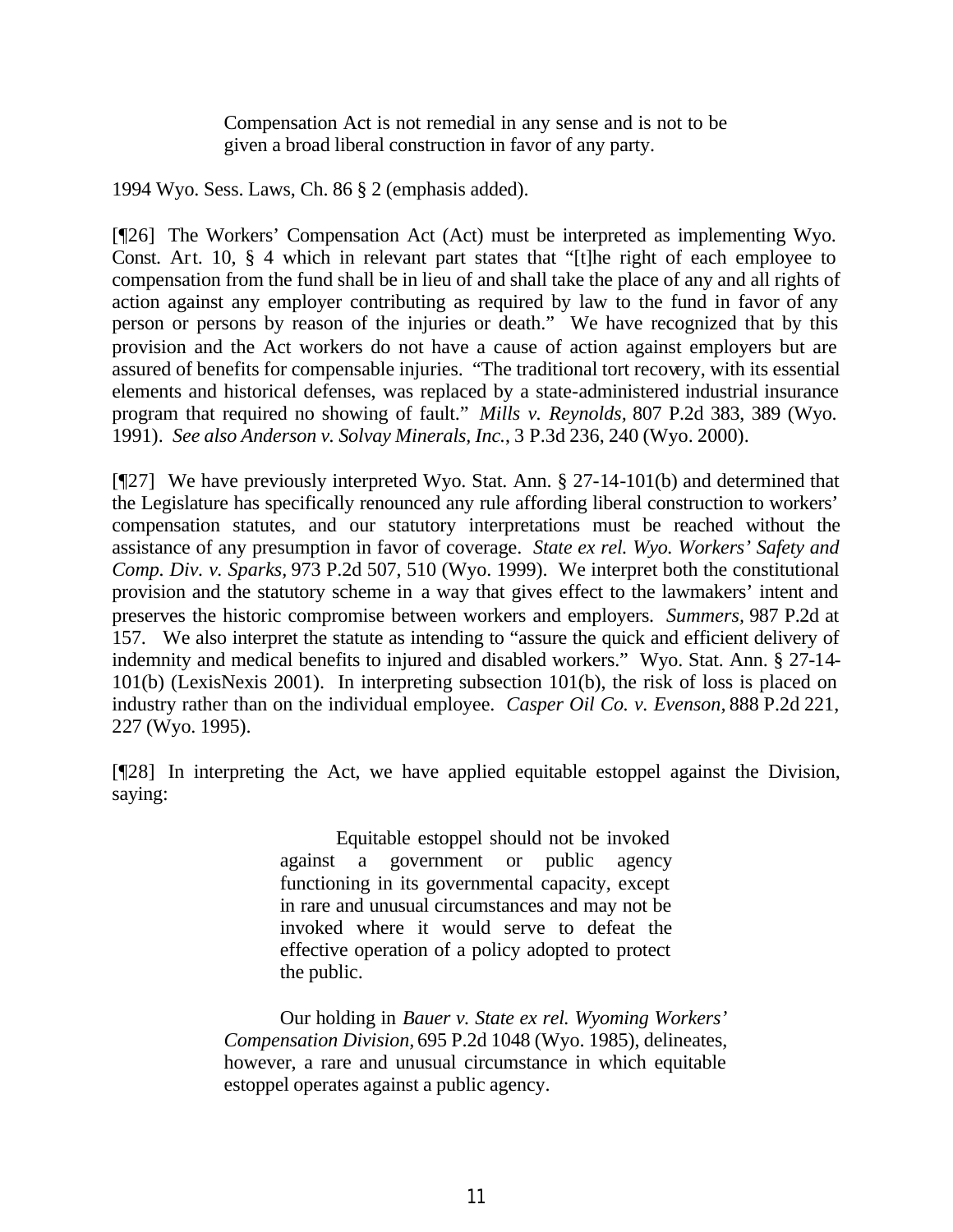*Rivera*, 796 P.2d at 450 (quoting *Big Piney Oil & Gas Co. v. Wyo. Oil & Gas Conservation Comm'n*, 715 P.2d 557, 560 (Wyo. 1996)). Plainly, we have determined that equitable estoppel arises and is permitted under the Act. As recently as 1999, we rejected the Division's assertion that statutory language rendered obsolete our rationale for the application of equitable estoppel doctrine. *Barker,* 978 P.2d at 1160. Nothing indicates that by eliminating the liberal construction rule and mandating the "quick and efficient delivery" of benefits, the legislature intended to change the equitable estoppel that this Court has applied under the Act since 1985. The Division's proposed interpretation would actually impede the legislative intent, and although we need not decide it, it is not likely that Art. 10 §  $4$  would permit such a statutory amendment.<sup>1</sup> Our rules of statutory interpretation require that we, in seeking legislative intent, must find a consistent and realistic intendment which includes the presumed desire of the legislature to recognize its legislative duty to act constitutionally. *Parker Land and Cattle Co. v. Wyo. Game & Fish Comm'n*, 845 P.2d 1040, 1081 (Wyo. 1993). Having previously interpreted this constitutional provision to eliminate those tort causes of actions that would provide tort remedies, the statutory amendment cannot now be interpreted as reaching common law rights and defenses other than tort. We would also point out that should we apply this language literally as the Division contends we should, it would mean that other common law remedies and defenses such as res judicata and collateral estoppel<sup>2</sup> would also fall, and it is doubtful that the legislature intended this language to so broadly sweep or that the Division would desire to lose the benefit of those common law doctrines. We, therefore, conclude that the emphasized statutory language applies to the elimination of causes of action arising under tort law, and does not apply to those rules of substantive law that are applicable to avoid inequity in application of the Act. To do otherwise would threaten the historic compromise.

[¶29] The Division also argues that, as a matter of law, equitable estoppel does not apply because the final determination that it sent Appleby contradicted the statements made by the claims analyst, and her reliance was unreasonable after she received legal representation. We have already addressed the written notice issue. The Division's authority for its last assertion comes from a separately written opinion statement in *Wyo. Workers' Comp. Div. v. Halstead,* 795 P.2d 760, 775 (Wyo. 1990) (Rooney, J., concurring in part and dissenting in part), opining that it should be considered unreasonable reliance if legal representation is provided during the period where a claim could have been timely filed. Appleby did not have legal representation during the period where a claim could have been timely filed, and the authority does not support the argument. The Division's arguments support the following conclusions of law made by the Director:

<sup>&</sup>lt;sup>1</sup> The relevant part of Wyo. Const. art. 10,  $\S$  4 states (emphasis added):

The right of each employee to compensation from the fund shall be in lieu of and shall take the place of *any and all rights of action* against any employer contributing as required by law to the fund in favor of any person or persons by reason of the injuries or death.

<sup>&</sup>lt;sup>2</sup> Res judicata bars relitigation of previously litigated claims or causes of action, and collateral estoppel bars relitigation of previously litigated issues. *Tenorio v. State ex rel. Wyoming Workers' Compensation Div.*, 931 P.2d 234, 238 (Wyo.1997). As recognized in this state, these doctrines incorporate a universal precept of common law jurisprudence. *State, Dept. of Family Services v. PAJ,* 934 P.2d 1257, 1260 (Wyo. 1997).